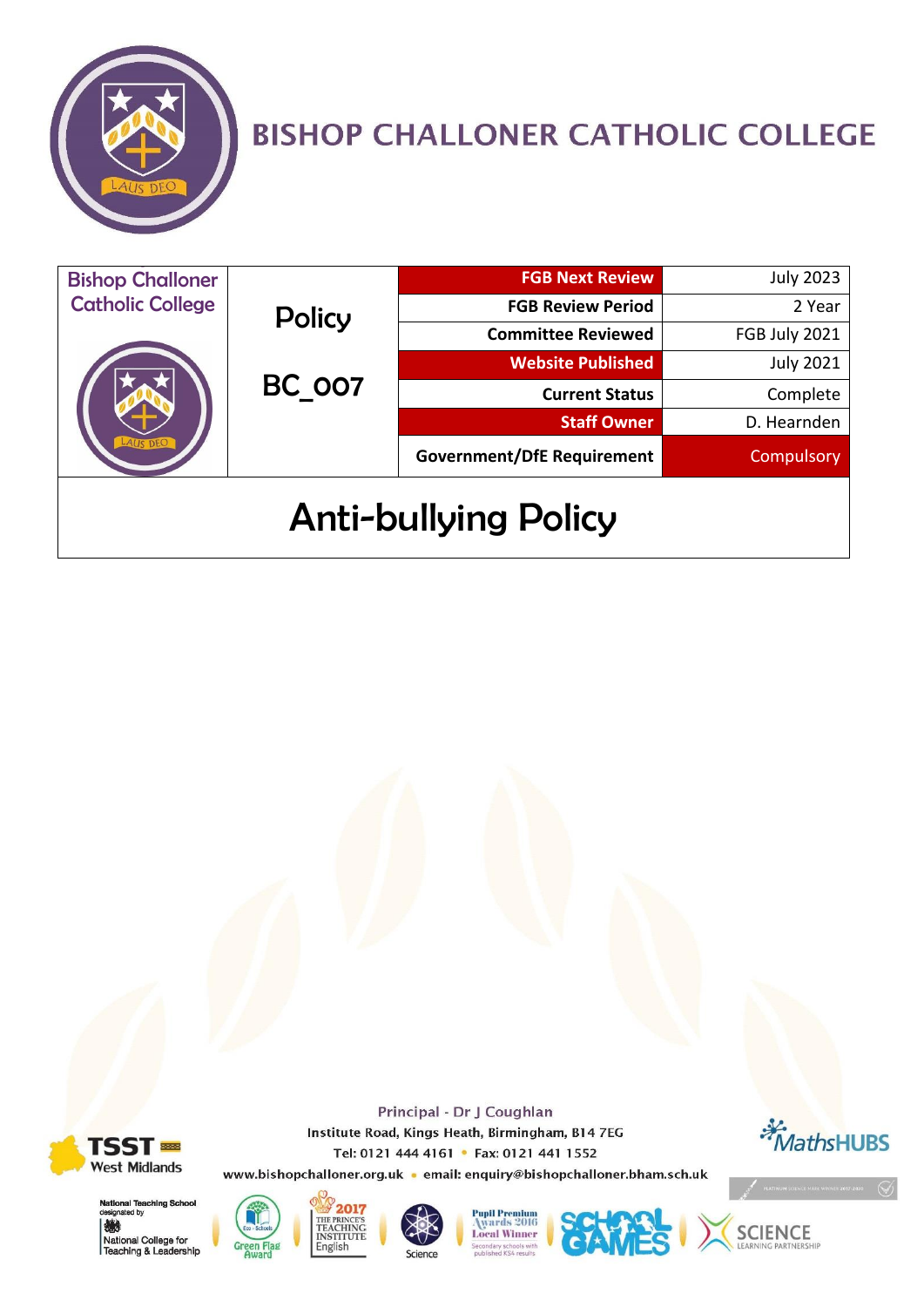## **ANTI-BULLY POLICY & PROCEDURES**

#### **Introduction**

Bishop Challoner Catholic College is dedicated to promoting a distinctive Christian ethos by upholding the teachings of the Catholic Church. We are committed to developing the full potential of every individual, regardless of culture, race, religion, disability, or special need by creating a safe, orderly environment where all members of the community work diligently in a spirit of co-operation and treat each other with courtesy and respect at all times.

### **Our primary role is to educate children and we uphold the principle outlined in the Bishop's Conference of England and Wales (2000) that:**

- "Education is holy … the process of teaching and learning is a holy act"
- Bullying is: 'Behaviour by an individual or group, usually repeated over time, that intentionally hurts another individual or group, either physically or emotionally.'
- Cyber-bullying is: 'The rapid development of, and widespread access to, technology has provided a new medium for 'virtual' bullying, which can occur in or outside school. Cyber-bullying is a different form of bullying and can happen at all times of the day, with a potentially bigger audience, and more accessories as people forward on content at a click'. (Department for Education, July 2013)

All our students have the right to learn in a relaxed and secure atmosphere and staff have a right to go about their professional duties without intimidation or undue pressure.

Bullying, harassment and discrimination of any kind is unacceptable at our school. Anyone who knows that bullying is happening is expected to share this information so that positive action can be taken. Not telling protects the bullies and gives the message that they can continue bullying.

Bullying will be dealt with seriously.

Bullying can be:

- **Verbal** spreading rumours, name-calling, 'put-downs', humiliation, abusive and menacing messages
- **Physical** any form of physical intimidation or assault including, pushing, kicking, hitting, extortion, or theft of property
- **Emotional** being unfriendly, excluding, tormenting (eg hiding books), making threatening gestures
- **Sexual** unwanted physical contact, sexually abusive or explicit comments
- **Homophobic** verbal or physical abuse focusing on the issue of a person's sexuality
- **Racist** verbal or physical abuse focusing on the issue of a person's colour, ethnic heritage, culture, nationality, or religious identity
- **Cyber** any form of abuse or intimidation made by means of technology (eg mobile phone messages, video clips, MSN messaging, text-messaging, internet abuse)

#### **Signs and Symptoms of Bullying**

A child may indicate by signs or behaviour that he or she is being bullied. Adults should be aware of these possible signs and should investigate if a child:

- is frightened of walking to or from school
- doesn't want to go on the bus
- begs to be driven to school
- changes their usual routine
- is unwilling to go to school (school phobic)
- begins to truant
- becomes withdrawn anxious, or lacking in confidence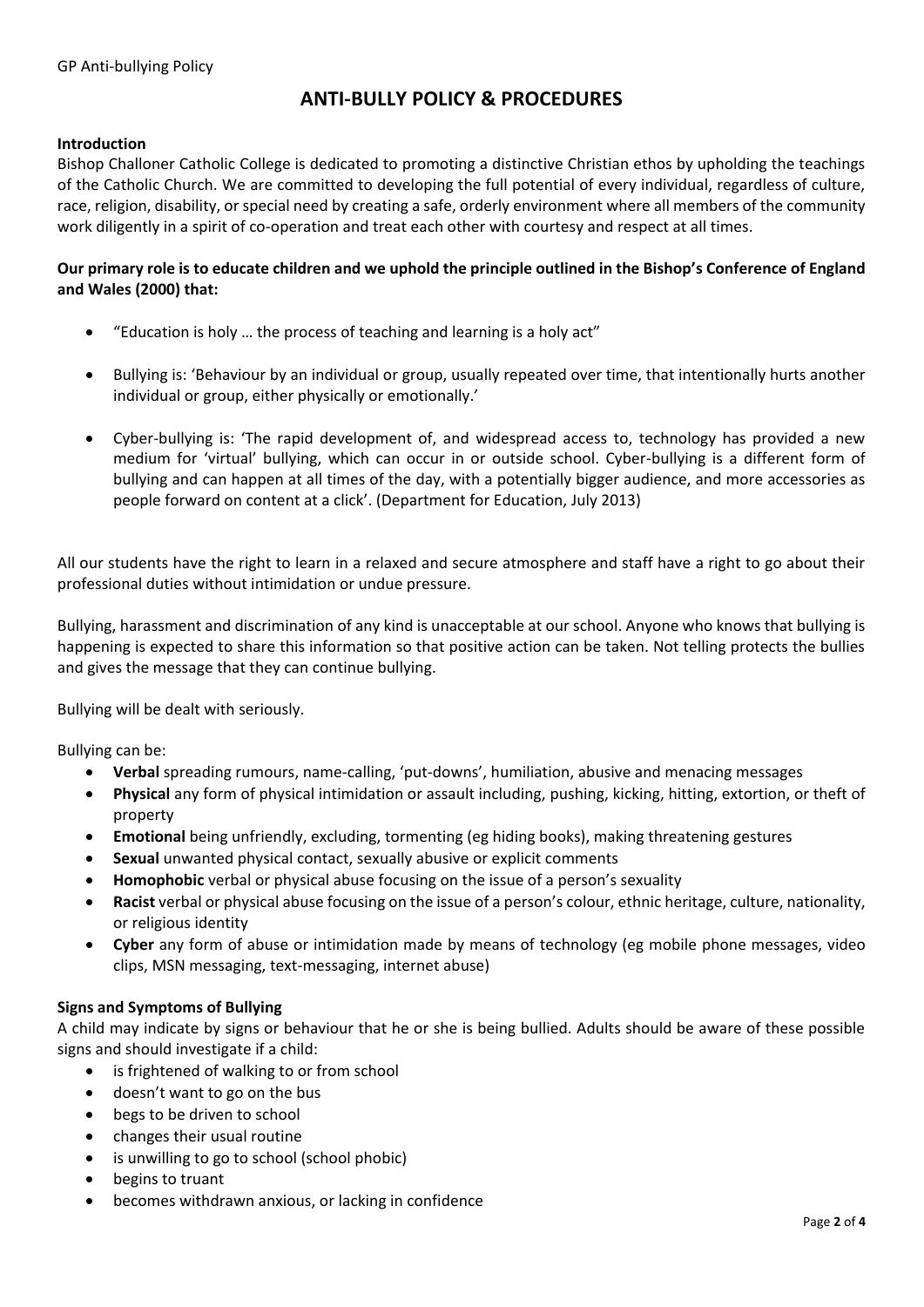- starts stammering
- attempts or threatens suicide or runs away
- cries themselves to sleep at night or has nightmares
- feels ill in the morning
- begins to do poorly in school work
- comes home with clothes torn or books damaged
- has possessions which are damaged or "go missing"
- asks for money or starts stealing money (to pay bully)
- has dinner or other monies continually "lost"
- has unexplained cuts or bruises
- comes home starving (lunch/money has been stolen)
- becomes aggressive, disruptive or unreasonable
- is bullying other children or siblings
- stops eating
- is frightened to say what's wrong
- gives improbable excuses for any of the above
- is afraid to use the internet or mobile phone
- is nervous and jumpy when a cyber message is received

These signs and behaviours could indicate other problems but bullying should be considered a possibility and should be investigated.

#### **Objectives of the Policy**

All governors, staff, students and parents/carers should share a clear understanding of what constitutes 'bullying'.

- All governors, staff, students and parents/carers should be fully aware of the school's anti-bullying policies and procedures.
- All staff, students and parents/carers should follow the school's anti-bullying procedures closely and consistently when bullying is reported.
- All students and parents/carers should have confidence in the school's anti-bullying policy and procedures.

#### **Procedures**

Students should feel able to go to any member of staff in order to report a bullying incident and should feel confident that the member of staff will deal with the issue as a priority by investigating the incident him/herself, or by informing a more appropriate member of staff, depending on the circumstances.

- When a student goes to a member of staff to report a bullying incident, that member of staff should not make any assumptions about the incident being reported to them: he/she should listen carefully and take note of the precise details involved and of the specific behaviour causing distress. Students should be encouraged to give a written account of events and the member of staff should attempt to corroborate this by seeking appropriate witnesses.
- Information gathered by any member of staff should be recorded on Class Charts and passed as soon as possible to the Head of Year (HOY).
- If necessary, a member of the senior management team should take responsibility for ensuring that the student(s) concerned are safe and are able to go home safely.
- When a parent/carer contacts the school to report a bullying incident, they will be given a timescale indicating when a named member of staff will get back to them to discuss the incident.